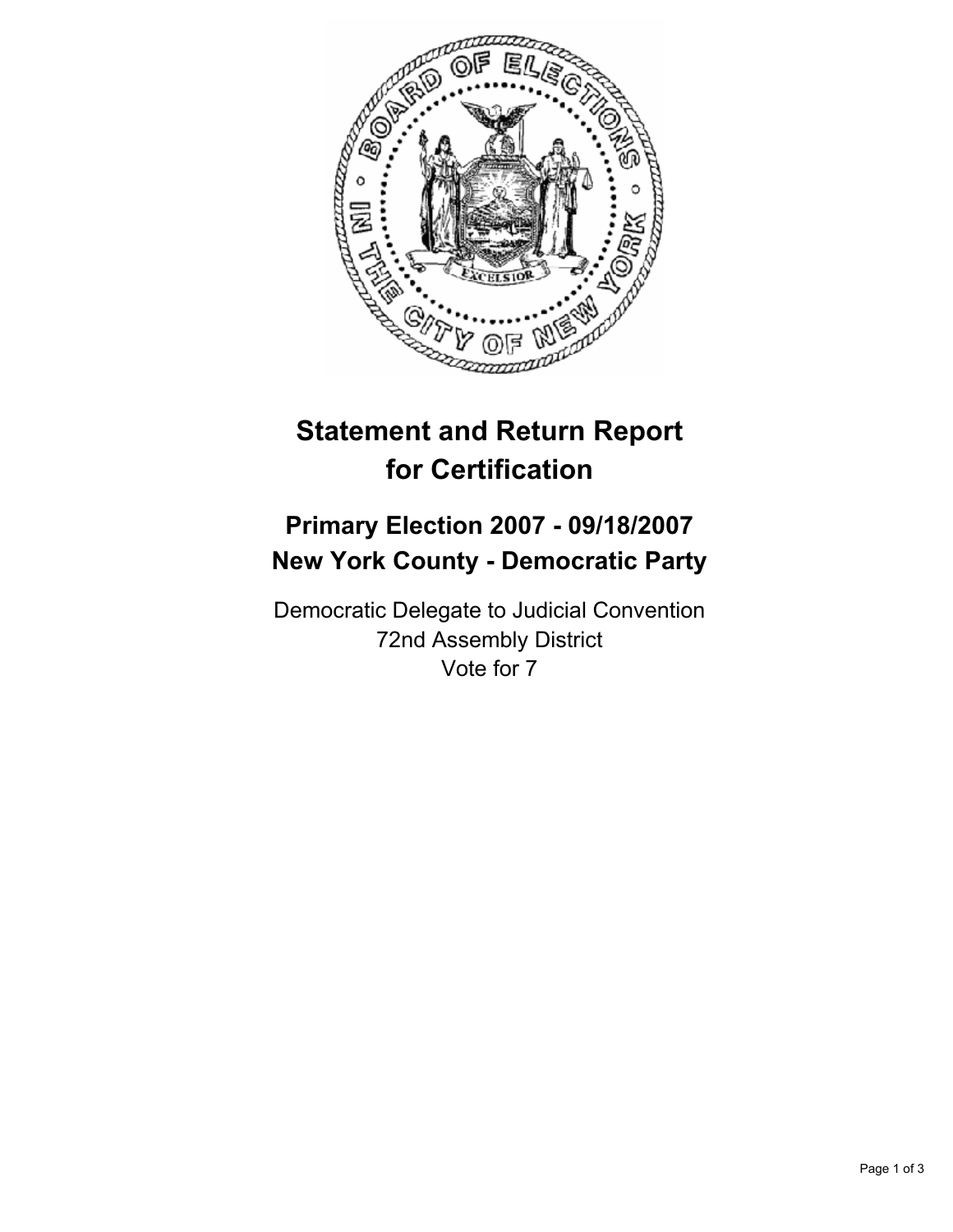

## **Assembly District 72**

| <b>EMERGENCY</b>             | 4      |
|------------------------------|--------|
| ABSENTEE/MILITARY            | 27     |
| <b>AFFIDAVIT</b>             | 36     |
| <b>EVELYN LINARES</b>        | 1,285  |
| RAYSA CASTILLO               | 510    |
| DINORAH MIGUELINA ZORRILLA   | 460    |
| DIOGENES PERDOMO             | 985    |
| MIGUEL MARTINEZ              | 1,888  |
| <b>MANNY C VELASQUEZ</b>     | 476    |
| RAFAEL ESCANO                | 457    |
| <b>RENATO MENA</b>           | 400    |
| RAFAEL OSORIA                | 360    |
| <b>MARINA TORRES</b>         | 811    |
| <b>GEORGINA E SANCHEZ</b>    | 463    |
| <b>JULIE H CUBILETTE</b>     | 296    |
| <b>CLEOFIS SARETE-CABRAL</b> | 391    |
| <b>MARIA SIERRA</b>          | 438    |
| <b>WIGBERTO ASTACIO</b>      | 251    |
| KERVIN CAMPBELL              | 319    |
| RICARDO URENA                | 710    |
| <b>WYATT JOHNSON</b>         | 596    |
| LILLIANA CONTRERAS           | 518    |
| <b>EMMA BREA</b>             | 289    |
| <b>RUBEN DARIO VARGAS</b>    | 602    |
| <b>Total Votes</b>           | 12,505 |